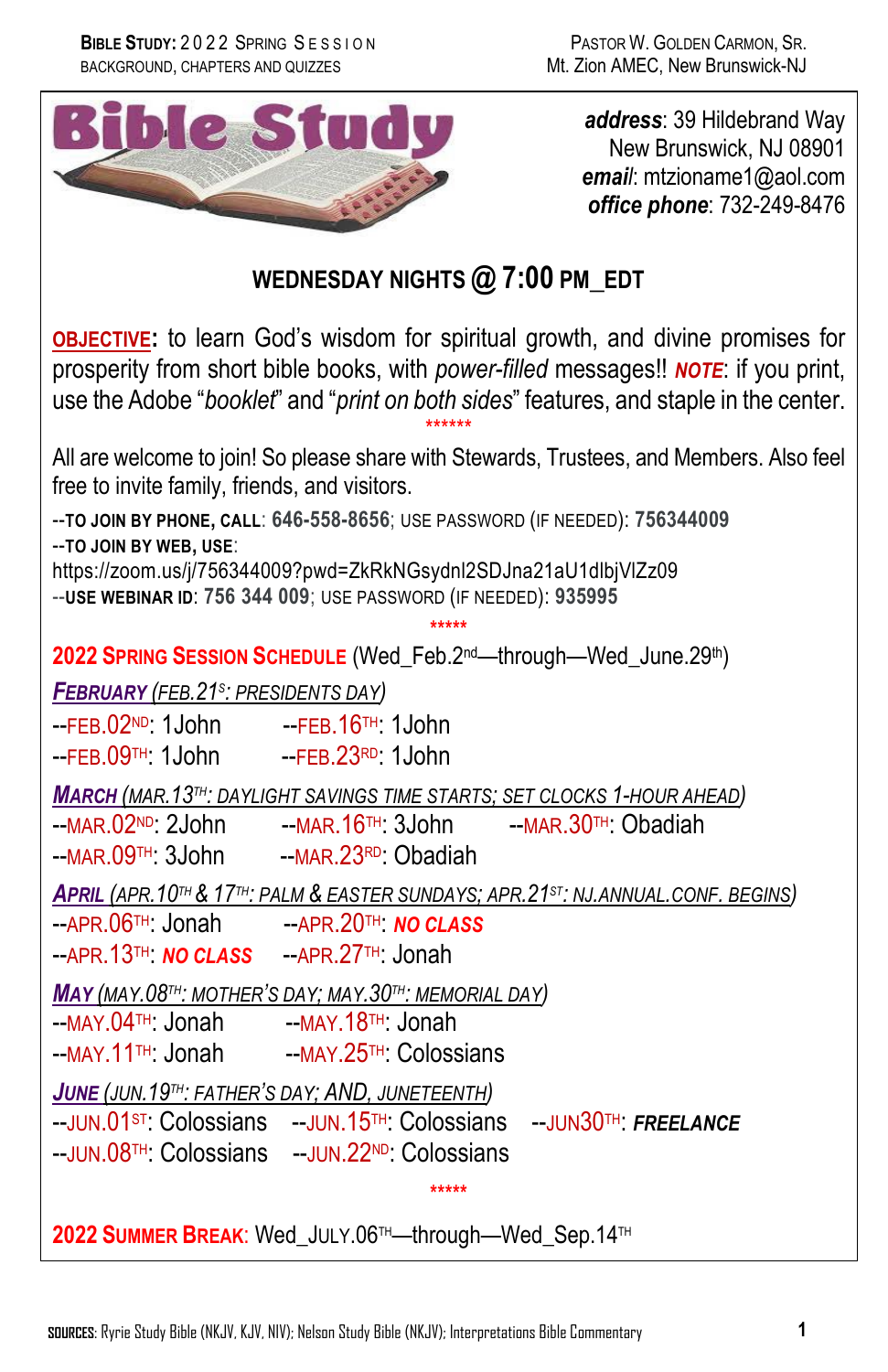**BACKGROUND** (**1.JOHN**). *AUTHOR*: John, the Apostle…*DATE WRITTEN*: 90 AD

- **AUTHOR**. Though controversial, the author is generally thought to be John-the Apostle who also wrote the "*Gospel of John*." He is also thought to be the author of "*2nd John*" and "*3rd John*." He is also known as John-the son of Zebedee, and is also thought to be same as John-the elder or presbyter.
- **AUDIENCE**. Theologians have determined that John-the Apostle wrote 1.John in his elderly years, while residing in Ephesus. It was written in "*sermon-style*" to Christian Disciples throughout Asia Minor, such as those in Ephesus.
- **THEME**. Throughout 1,2,3-John, the Apostle expresses his obvious affection and sincere concern for the next generation of Christian Disciples. He calls them his "*little children*" and offers them wisdom and guidance to ensure their spiritual welfare. He uses contrasting rhetorical tools such as light vs. darkness; love vs. hate; love of God vs. the world; children of God vs. Satan; and, the Spirit of God vs. the spirit of Antichrist to emphasis his concerns and instructions.
- **THE ISSUE**. As in our study of Jude (written between 60-to-70 AD), the heresy of Gnosticism has infected Christian Churches of John's Day. As a reminder, among Gnosticism's erroneous teachings were: **1**) knowledge is superior to virtue; **2**) the non-literal view of Scripture is correct and can be understood only by a select few; **3**) evil in the world precludes God being the only Creator; **4**) the Incarnation is unbelievable because deity cannot unite itself with anything material such as a body; and, **5**) there is no resurrection of the flesh!
- **BOTTOM-LINE**. Essentially, the ethical standards of many Gnostics were low, so in divine contrast, John emphasized the reality of the Incarnation and the high ethical standard of the earthly life of Jesus Christ!
- **GNOSTICISM DEFINITION**. A prominent heretical movement of the 2nd-century Christian Church, partly of pre-Christian origin. Gnostic doctrine taught that the world was created and ruled by a lesser divinity, the demiurge, and that Christ was an emissary of this remote supreme divine being's esoteric knowledge (gnosis), who enabled the redemption of the human spirit—i.e., the conviction that physical matter is evil, and that emancipation comes through gnosis.
- **APOSTATE DEFINITION**. A previously committed person who refuses to continue to follow, obey, or recognize their former religious faith. For example, a committed Christian Disciple who turns away from the faith, and refuses to follow Christ any longer!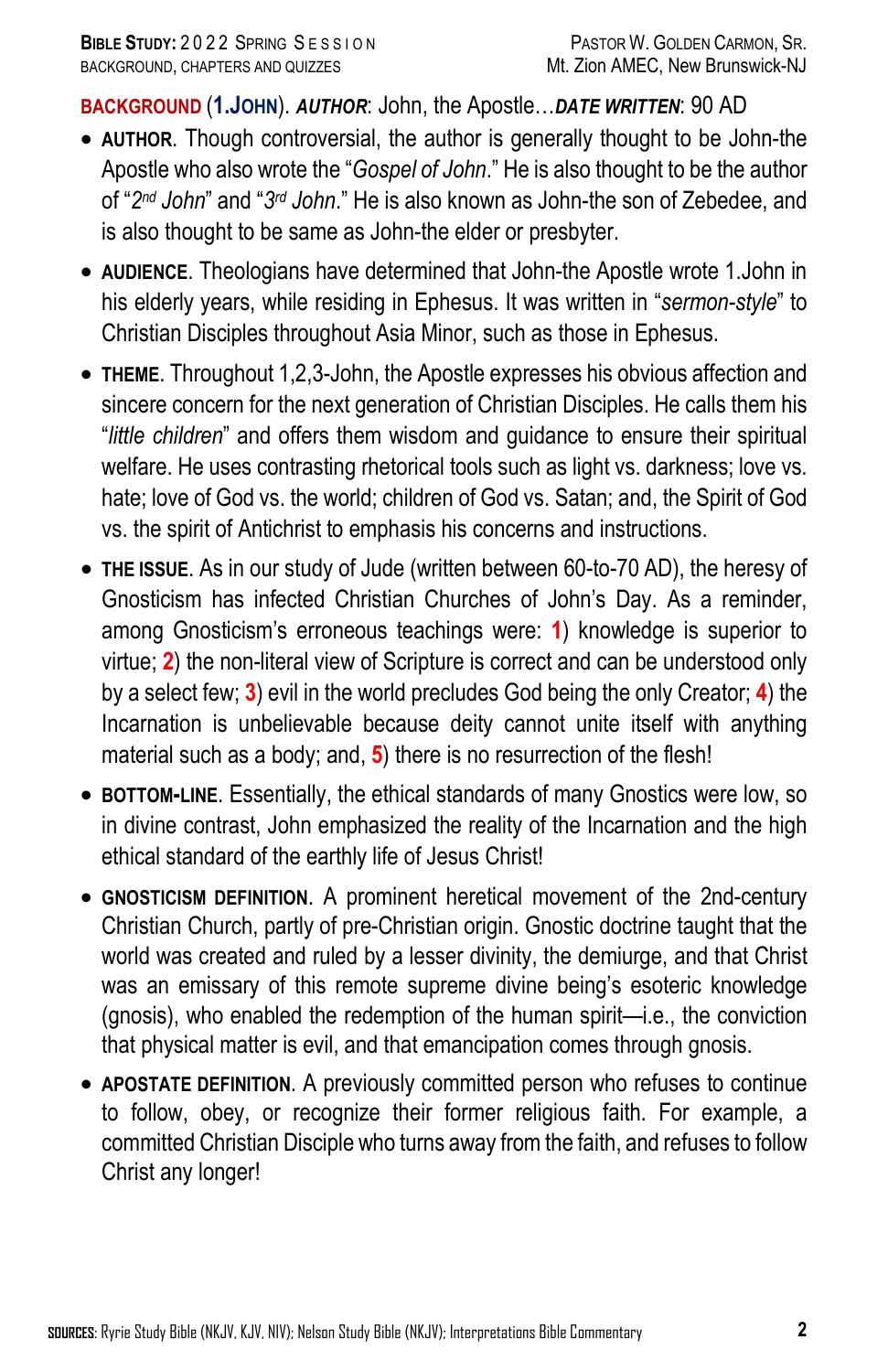**BACKGROUND** (**1.JOHN)— QUIZ** (select all that are correct)

**Q1** When was this book written? **a**) 60-AD; **b**) 70-BC; **c**) 90-AD; **d**) neither.

**Q2** Who is the author of this book? **a**) John-the Baptist; **b**) John-the Apostle; **c**) John-the Presbyter; **d**) John-the son of Zebedee; **e**) neither.

**Q3** Who is the author of 2,3.John? **a**) John-the Baptist; **b**) John-the Apostle; **c**) John-the Presbyter; **d**) John-the son of Zebedee; **e**) neither.

**Q4** Where did the author write this book, and what was his status? **a**) from Asia-Minor as a young Apostle; **b**) from Jerusalem as a Church Elder; **c**) from Ephesus as an elderly Presbyter; **d**) neither.

**Q5** To whom is 1.John written? **a**) Israelites across the region of Judah; **b**) Ninevites across the region of Assyria; **c**) Christians across Asia Minor; **d**) neither.

**Q6** What is the theme of 1.John? *To encourage*… **a**) Churches to embrace Gnosticism; **b**) Christians to view Gnostics as having higher morals than Jesus; **c**) Gentiles to embrace the incarnation and resurrection of Jesus; **d**) neither.

**Q7** What is Gnosticism? *a belief that*… **a**) it's ok for us to sin due to God's grace; **b**) human spirit is bad; **c**) human physical existence is good; **d**) neither.

**QUIZ ANSWERS: BACKGROUND** (**1.JOHN)**

**Q1**) c; **Q2**) b,c,d; **Q3**) b,c,d; **Q4**) c; **Q5**) c; **Q6**) d; **Q7**) d;

**NOTES:**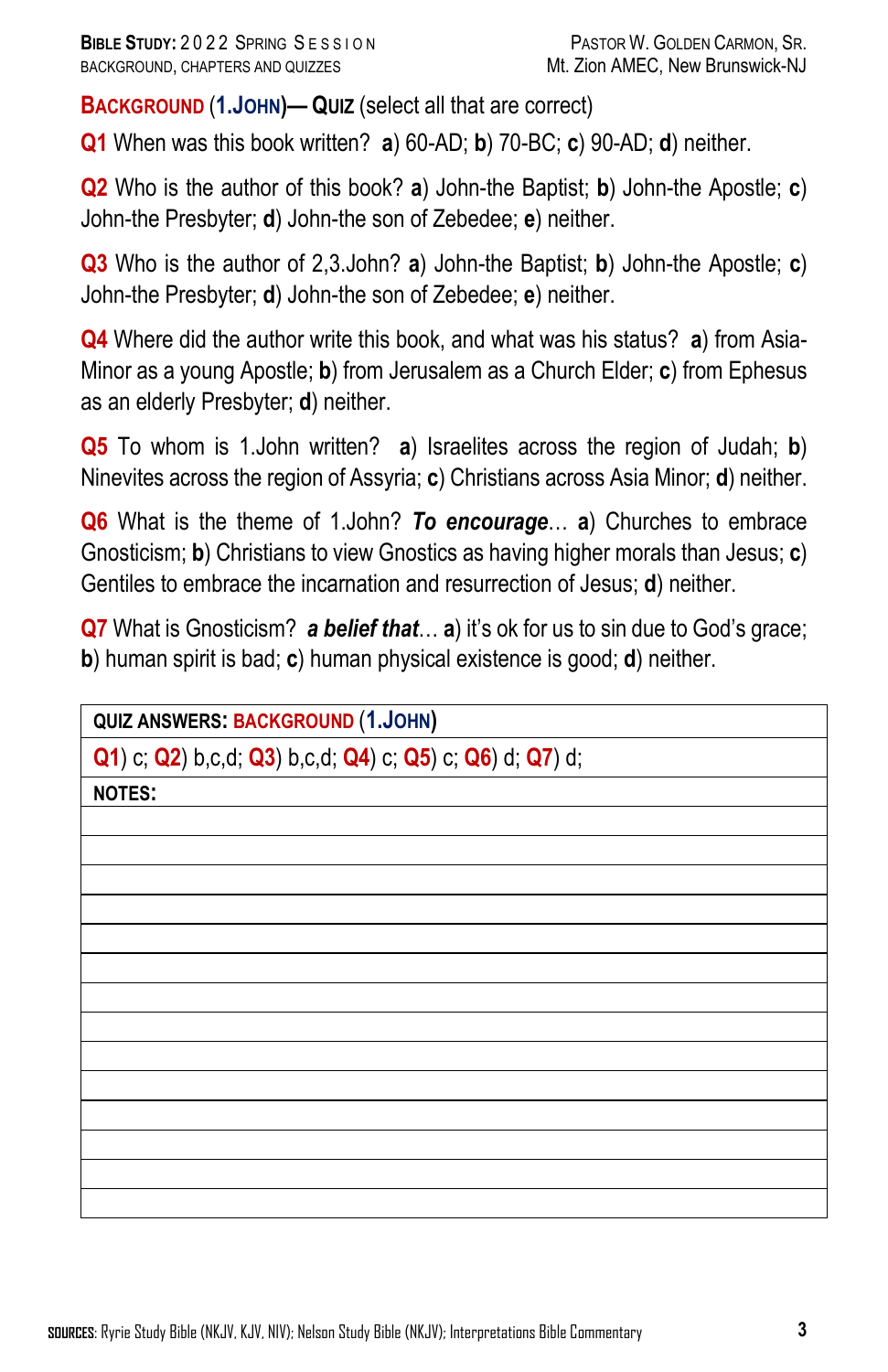**CHAPTER\_1** (**1.JOHN)**. **WHAT WAS HEARD, SEEN, AND TOUCHED**. **<sup>1</sup>**That which was from the beginning, which we have heard, which we have seen with our eyes, which we have looked upon, and our hands have handled, concerning the Word of Life— **<sup>2</sup>** the life was manifested, and we have seen, and bear witness, and declare to you that eternal life which was with the Father and was manifested to us— **<sup>3</sup>** that which we have seen and heard we declare to you, that you also may have fellowship with us; and truly our fellowship is with the Father and with His Son Jesus Christ. **<sup>4</sup>**And these things we write to you that your joy may be full.

**FELLOWSHIP WITH HIM AND ONE ANOTHER**. **<sup>5</sup>** This is the message which we have heard from Him and declare to you, that God is light and in Him is no darkness at all. **<sup>6</sup>** If we say that we have fellowship with Him, and walk in darkness, we lie and do not practice the truth. **<sup>7</sup>**But if we walk in the light as He is in the light, we have fellowship with one another, and the blood of Jesus Christ His Son cleanses us from all sin. **<sup>8</sup>** If we say that we have no sin, we deceive ourselves, and the truth is not in us. **<sup>9</sup>** If we confess our sins, He is faithful and just to forgive us our sins and to cleanse us from all unrighteousness. **<sup>10</sup>** If we say that we have not sinned, we make Him a liar, and His word is not in us!

## **CHAPTER\_1** (**1.JOHN)— QUIZ** (select all that are correct)

**Q1** To whom does John-the Apostle refer to as, "*Word of Life*" (v1)? **a**) Jude; **b**) Jonah; **c**) Jeremiah; **d**) neither.

\*\*\*\*\*

**Q2** What does John-the son of Zebedee declare validates his personal testimony (vv2-3)? *During his long personal Christian journey*… **a**) his ears heard and eyes saw eternal life that resided with God-the Father; **b**) his hands handled and heart felt eternal life that resided with God-the Father; **c**) he experienced true fellowship with God-the Father and Christ; **d**) neither.

**Q3** What is John-the Presbyter's desire for Christian Disciples to whom he is writing (vv4-6)? *That they*… **a**) walk in the world's darkness and God's light; **b**) experience God's full joy and Christ's painful yoke; **c**) mix true Christian service with the world's darkness; **d**) neither.

**Q4** What does John-the Elder declare about the need for Christian Disciples to be honest with themselves (vv7-10)? **a**) Christ's word is in us if we confess that we disobey God's commandments; **b**) Christ's blood cleanses us if we confess that we have sinful ways; **c**) Christ's light and fellowship is with us if we honestly face our personal sinful behavior; **d**) neither.

#### **QUIZ ANSWERS: CHAPTER\_1** (**1.JOHN)**

**Q1**) d; **Q2**) d; **Q3**) d; **Q4**) a,b,c;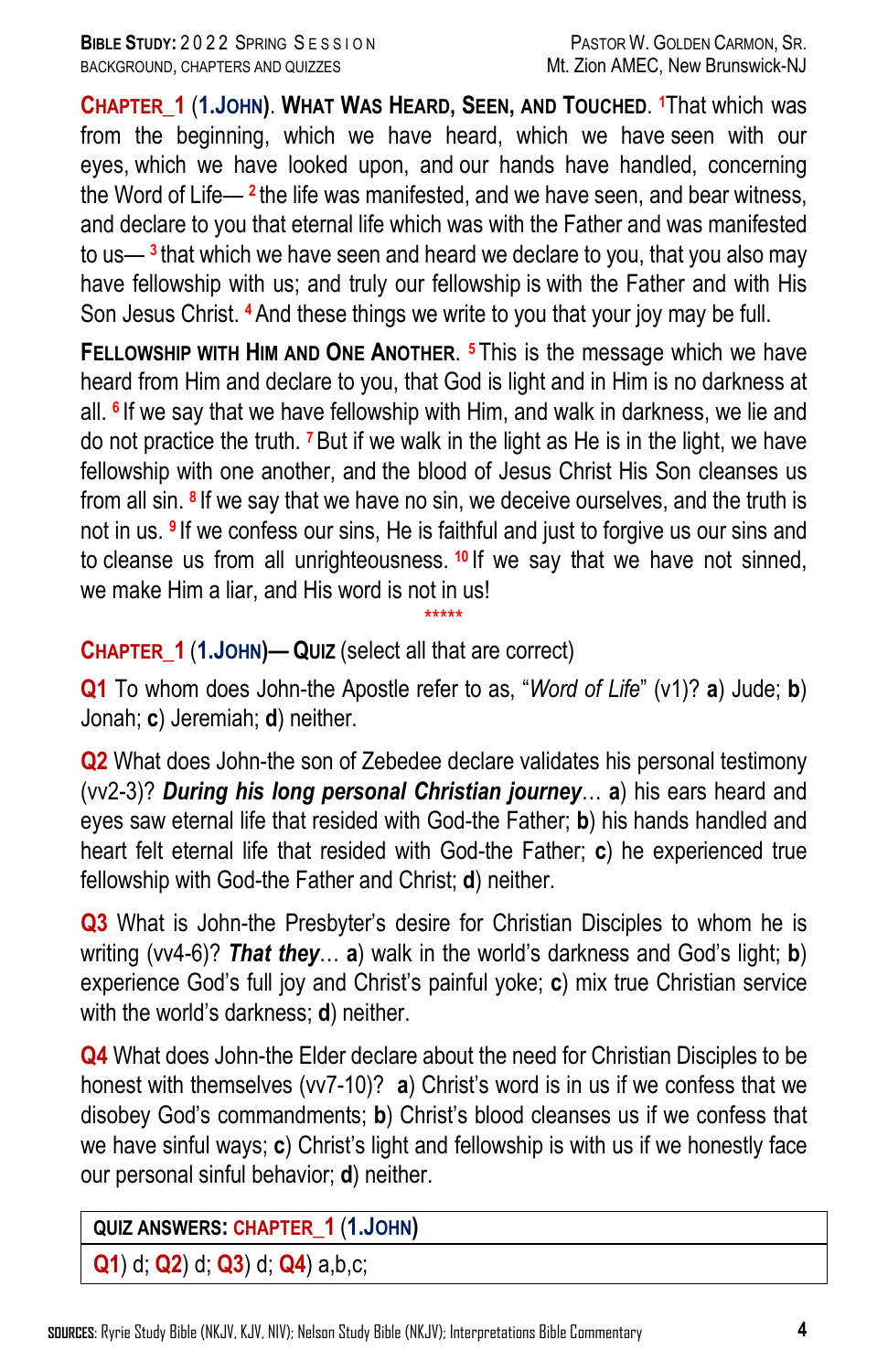**CHAPTER\_2** (**1.JOHN)**. **THE TEST OF KNOWING CHRIST. 1**My little children, these things I write to you, so that you may not sin. And if anyone sins, we have an Advocate with the Father, Jesus Christ the righteous. **<sup>2</sup>**And He Himself is the propitiation for our sins, and not for ours only but also for the whole world.

**THE TEST OF KNOWING HIM**. **3**Now by this we know that we know him, if we keep His commandments. **<sup>4</sup>**He who says, "I know Him," and does not keep His commandments, is a liar, and the truth is not in him. **<sup>5</sup>**But whoever keeps His word, truly the love of God is perfected in him. By this we know that we are in Him. **<sup>6</sup>**He who says he abides in Him ought himself also to walk just as He walked. **<sup>7</sup>**Brethren, I write no new commandment to you, but an old commandment which you have had from the beginning. The old commandment is the word which you heard from the beginning. **<sup>8</sup>**Again, a new commandment I write to you, which thing is true in Him and in you, because the darkness is passing away, and the true light is already shining. **<sup>9</sup>**He who says he is in the light, and hates his brother, is in darkness until now. **<sup>10</sup>**He who loves his brother abides in the light, and there is no cause for stumbling in him. **<sup>11</sup>** But he who hates his brother is in darkness and walks in darkness, and does not know where he is going, because the darkness has blinded his eyes.

**THEIR SPIRITUAL STATE.** <sup>12</sup> I write to you, little children, because your sins are forgiven you for His name's sake. **<sup>13</sup>** I write to you, fathers, because you have known Him who is from the beginning. I write to you, young men, because you have overcome the wicked one. I write to you, little children, because you have known the Father. **<sup>14</sup>** I have written to you, fathers, because you have known Him who is from the beginning. I have written to you, young men, because you are strong, and the word of God abides in you, and you have overcome [Satan].

**DO NOT LOVE THE WORLD**. **15**Do not love the world or the things in the world. If anyone loves the world, the love of the Father is not in him. **<sup>16</sup>** For all that is in the world—the lust of the flesh, the lust of the eyes, and the pride of life—is not of the Father but is of the world. **<sup>17</sup>**And the world is passing away, and the lust of it; but he who does the will of God abides forever.

**DECEPTIONS OF THE LAST HOUR. <sup>18</sup> Little children, it is the last hour; and as you** have heard that the Antichrist is coming, even now many antichrists have come, by which we know that it is the last hour. **<sup>19</sup>** They went out from us, but they were not of us; for if they had been of us, they would have continued with us; but they went out that they might be made manifest, that none of them were of us. **<sup>20</sup>** But you have an anointing from the Holy One, and you know all things. **<sup>21</sup>** I have not written to you because you do not know the truth, but because you know it, and that no lie is of the truth. **<sup>22</sup>**Who is a liar but he who denies that Jesus is the Christ? He is antichrist who denies the Father and the Son. **<sup>23</sup>**Whoever denies the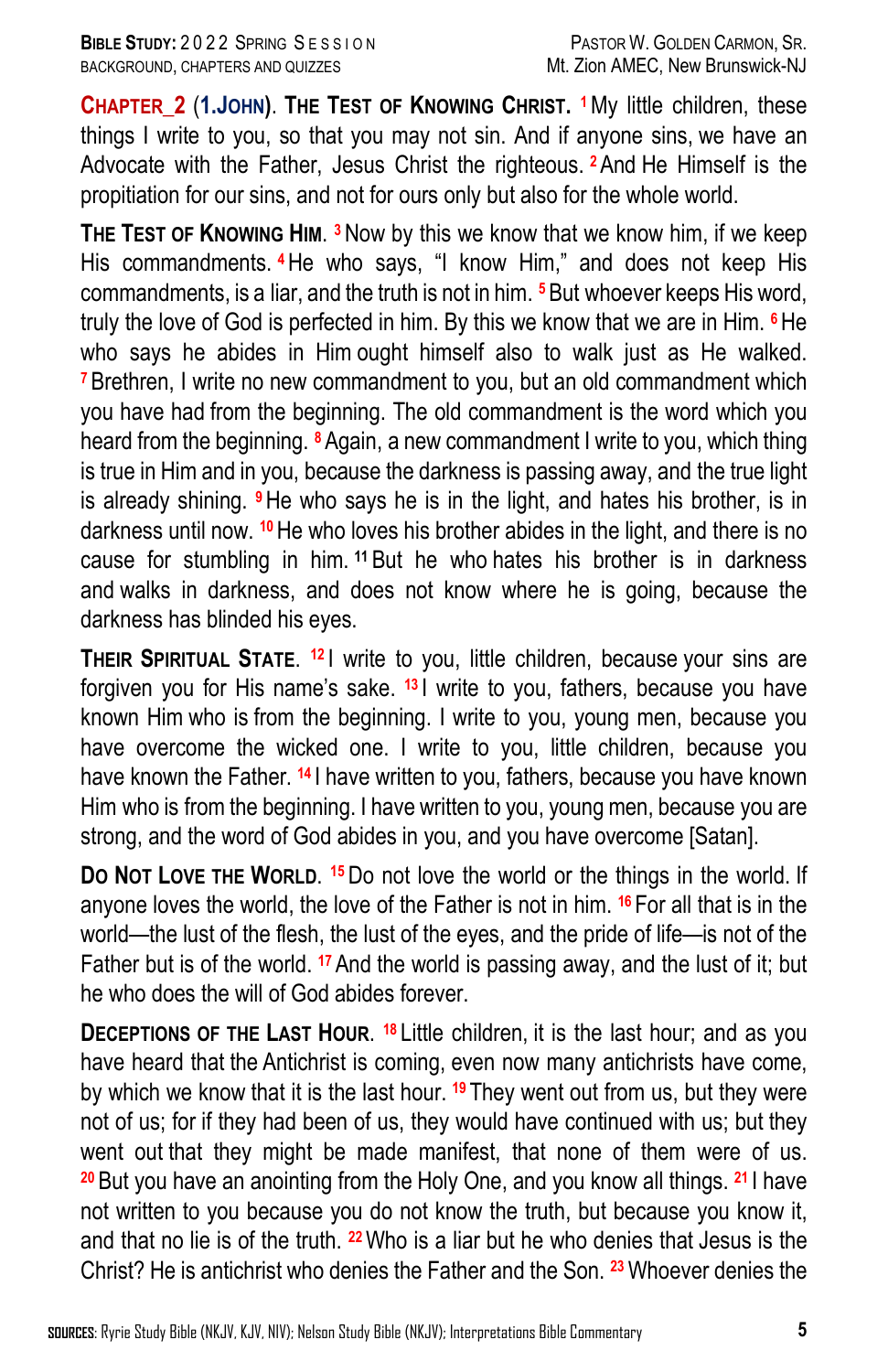Son, does not have the Father either; he who acknowledges the Son has the Father also.

**LET TRUTH ABIDE IN YOU**. **<sup>24</sup>** Therefore let that abide in you which you heard from the beginning. If what you heard from the beginning abides in you, you also will abide in the Son and in the Father. **<sup>25</sup>**And this is the promise that He has promised us—eternal life. **<sup>26</sup>** These things I have written to you concerning those who try to deceive you. **<sup>27</sup>**But the anointing which you have received from Him abides in you, and you do not need that anyone teach you; but as the same anointing teaches you concerning all things, and is true, and is not a lie, and just as it has taught, you will abide in Him.

**THE CHILDREN OF GOD**. **<sup>28</sup>** And now, little children, abide in Him, that when He appears, we may have confidence and not be ashamed before Him at His coming. **<sup>29</sup>** If you know that He is righteous, you know that everyone who practices righteousness is born of Him.

### **CHAPTER\_2** (**1.JOHN)—QUIZ** (select all that are correct)

**Q1** Whose act only does God-the Father accept as propitiation for our sins (vv1- 2)? **a**) our Pastors; **b**) our Parents; **c**) our BFF's; **d**) neither.

**Q2** How do we know we are in God-the Son, and he is in us (vv3-6)? *By how closely we*… **a**) allow worldly knowledge to be perfected in us; **b**) walk in divine integrity as he walked; **c**) keep divine commandments as he did; **d**) neither.

**Q3** How do we avoid the world's darkness blinding our spiritual eyes (vv7-11)? *By cultivating our*… **a**) love for Christian brothers and sisters; **b**) awareness that spiritual light is always shining; **c**) recognition that spiritual darkness is passing away; **d**) neither.

**Q4** To whom is the Apostle John writing and why (vv12-14)? *Christian Disciples who are*… **a**) young adults overcome by Satan's wicked ways but forgiven; **b**) parents who have known Christ their entire lives; **c**) new in the faith but tempted to become apostate; **d**) neither.

**Q5** What warnings does John give Christian Disciples (vv15-17)? **a**) no worldly ways are of God-the Father; **b**) God's and the world's ways can both be loved simultaneously; **c**) lovers of the world's ways will pass away forever; **d**) neither.

**Q6** How does John declare Christian Disciples can know the spirit of Antichrist (vv18-23)? *By their*… **a**) love of God-the Father and Son; **b**) anointing in God-the Holy Spirit and hatred of lies; **c**) denial of God-the Father and -the Son; **d**) neither.

**Q7** On what does John declare eternal life is assured (vv24-29)? **a**) divine anointing by the Holy Spirit; **b**) divine truth taught only by Holy Spirit; **c**) abiding in the ways and words of God-the Father through God-the Son; **d**) neither.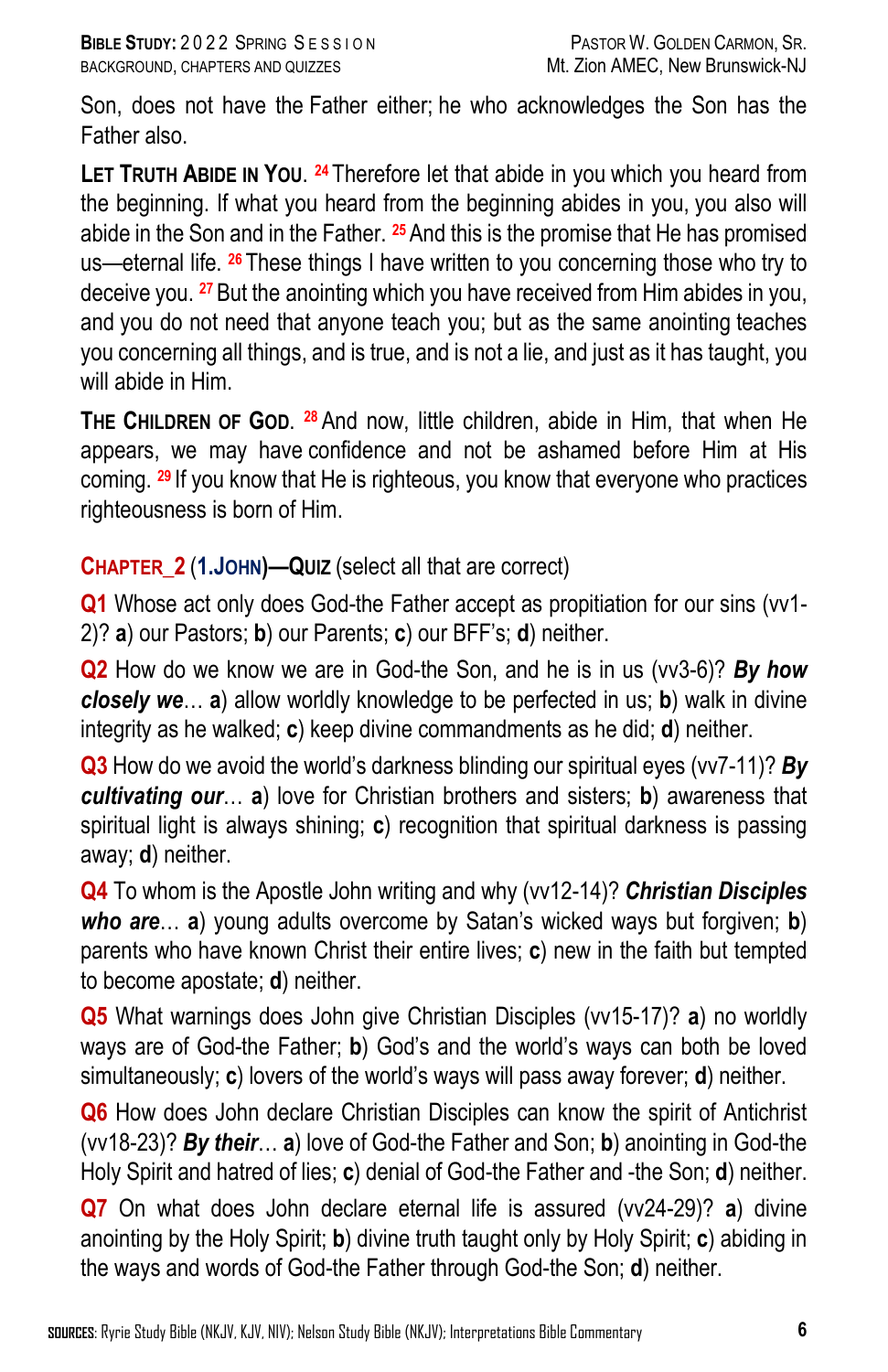**QUIZ ANSWERS: CHAPTER\_2** (**1.JOHN)**

**Q1**) d; **Q2**) b,c; **Q3**) a,b,c; **Q4**) b,c; **Q5**) a; **Q6**) c; **Q7**) a,b,c;

**PROPITIATION** – the act of gaining, or regaining, God's favor and/or goodwill!

\*\*\*\*\*

# **CHAPTER\_3** (**1.JOHN)**. **THE COMMAND TO LOVE**. **1**Behold what manner of love the Father has bestowed on us, that we should be called children of God! Therefore, the world does not know us, because it did not know Him. **<sup>2</sup>**Beloved, now we are children of God; and it has not yet been revealed what we shall be, but we know that when He is revealed, we shall be like Him, for we shall see Him as He is. **<sup>3</sup>**And everyone who has this hope in Him purifies himself, just as He is pure.

**SIN AND THE CHILD OF GOD**. **4**Whoever commits sin also commits lawlessness, and sin is lawlessness. **<sup>5</sup>**And you know that He was manifested to take away our sins, and in Him there is no sin. **<sup>6</sup>**Whoever abides in Him does not sin. Whoever sins has neither seen Him nor known Him. **<sup>7</sup>** Little children, let no one deceive you. He who practices righteousness is righteous, just as He is righteous. **<sup>8</sup>**He who sins is of the devil, for the devil has sinned from the beginning. For this purpose, the Son of God was manifested, that He might destroy the works of the devil. **<sup>9</sup>**Whoever has been born of God does not sin, for His seed remains in him; and he cannot sin, because he has been born of God.

**THE LOVE IMPERATIVE**. **<sup>10</sup>** In this the children of God and the children of the devil are manifest: Whoever does not practice righteousness is not of God, nor is he who does not love his brother. **<sup>11</sup>** For this is the message that you heard from the beginning, that we should love one another, **<sup>12</sup>** not as Cain who was of the wicked one and murdered his brother. And why did he murder him? Because his works were evil, and his brother's righteous. **<sup>13</sup>**Do not marvel if the world hates you. **<sup>14</sup>**We know that we have passed from death to life, because we love the brethren. He who does not love his brother abides in death. **<sup>15</sup>**Whoever hates his brother is a murderer, and you know that no murderer has eternal life abiding in him.

**THE OUTWORKING OF LOVE**. **<sup>16</sup>** By this we know love, because He laid down His life for us. And we also ought to lay down our lives for the brethren. **<sup>17</sup>**But whoever has this world's goods, and sees his brother in need, and shuts up his heart from him, how does the love of God abide in him? **<sup>18</sup>**My little children, let us not love in word or in tongue, but in deed and in truth. **<sup>19</sup>**And by this we know that we are of the truth, and shall assure our hearts before Him. **<sup>20</sup>** For if our heart condemns us, God is greater than our heart, and knows all things. **<sup>21</sup>**Beloved, if our heart does not condemn us, we have confidence toward God. **<sup>22</sup>**And whatever we ask we receive from Him, because we keep His commandments and do those things that are pleasing in His sight. **<sup>23</sup>**And this is His commandment: that we should believe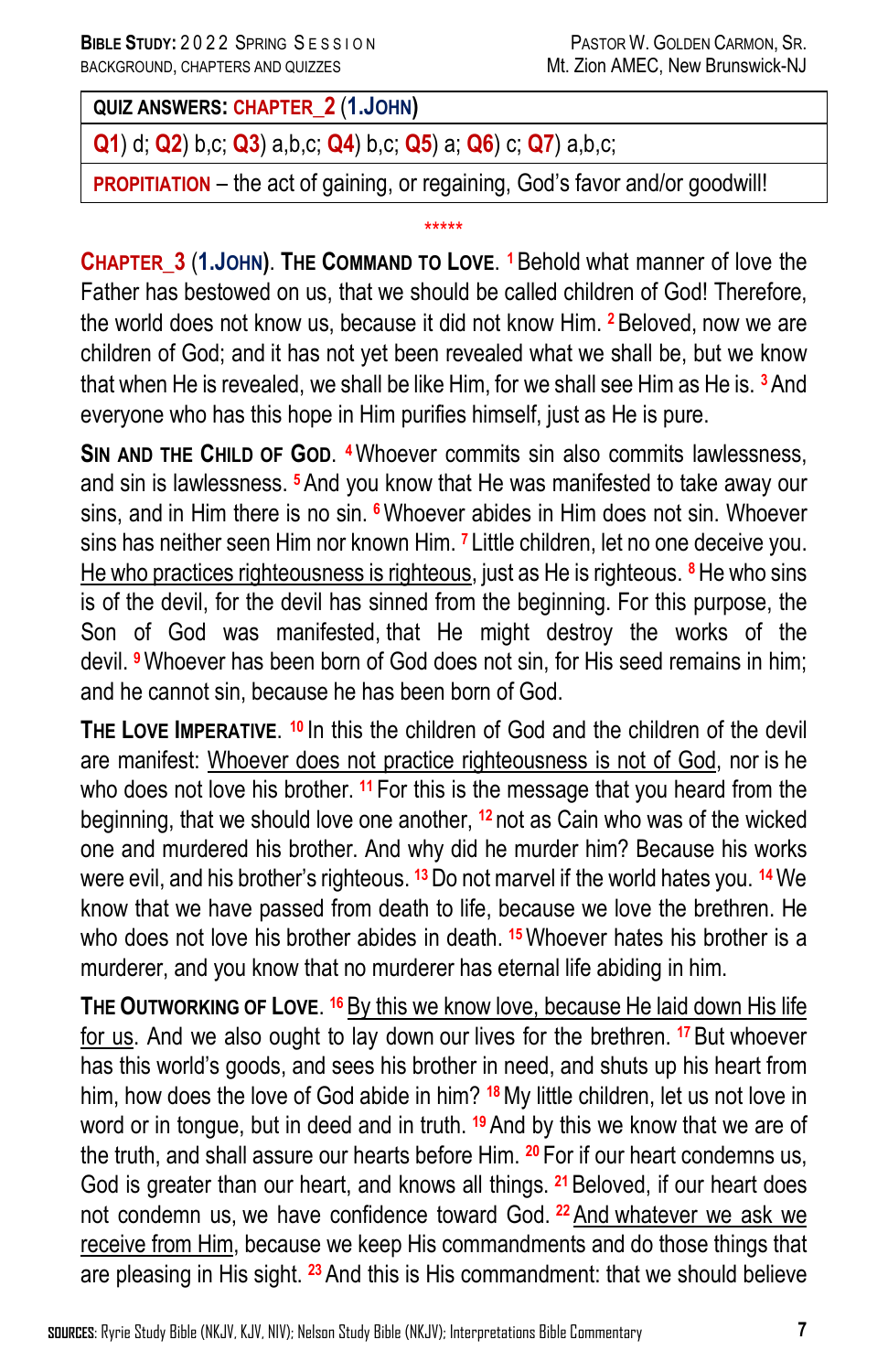on the name of His Son Jesus Christ and love one another, as He gave us commandment.

**THE SPIRIT OF TRUTH AND THE SPIRIT OF ERROR**. **24**Now he who keeps His commandments abides in Him, and He in him. And by this we know that He abides in us, by the Spirit whom He has given us.

### **CHAPTER\_3** (**1.JOHN)—QUIZ** (select all that are correct)

**Q1** How does John declare Christian Disciples are divinely purified (vv1-3)? By *hope and faith that we* … **a**) shall be as Christ is now; **b**) shall see Christ as he is now; **c**) are God's children and immersed in his divine love; **d**) neither.

**Q2** Why does John say true Christian Disciples cannot sin (vv4-9)? *Because they*  … **a**) are born of God and have his seed; **b**) exhibit righteous behavior as Christ did; **c**) abide in Christ who came to destroy the works of Satan; **d**) neither.

**Q3** How does John contrast Christian Disciples with worldly people (vv10-15)? *Those who* … **a**) love only other Disciples whom they like; **b**) practice righteousness as Cain did; **c**) are children of God vs Satan; **d**) neither.

**Q4** How does John say Christian Disciples can know they are walking in divine truth (vv16-19)? *By their*… **a**) benevolent deeds that match their charitable words; **b**) sharing God-given personal treasure with those who are wealthy; **c**) sharing God-given personal time with those who are needy; **d**) neither.

**Q5** How does John declare Christian Disciples can know that God's Holy Spirit abides in us (vv20-24)? *Because*… **a**) we keep his commandments and do what's pleasing in his sight; **b**) God doesn't condemn us even if our own heart does; **c**) we love only other Disciples who love us; **d**) neither.

| <b>QUIZ ANSWERS: CHAPTER_3 (1.JOHN)</b>        |
|------------------------------------------------|
| Q1) a,b,c; Q2) a,b,c; Q3) c; Q4) a,c; Q5) a,b; |
| <b>NOTES:</b>                                  |
|                                                |
|                                                |
|                                                |
|                                                |
|                                                |
|                                                |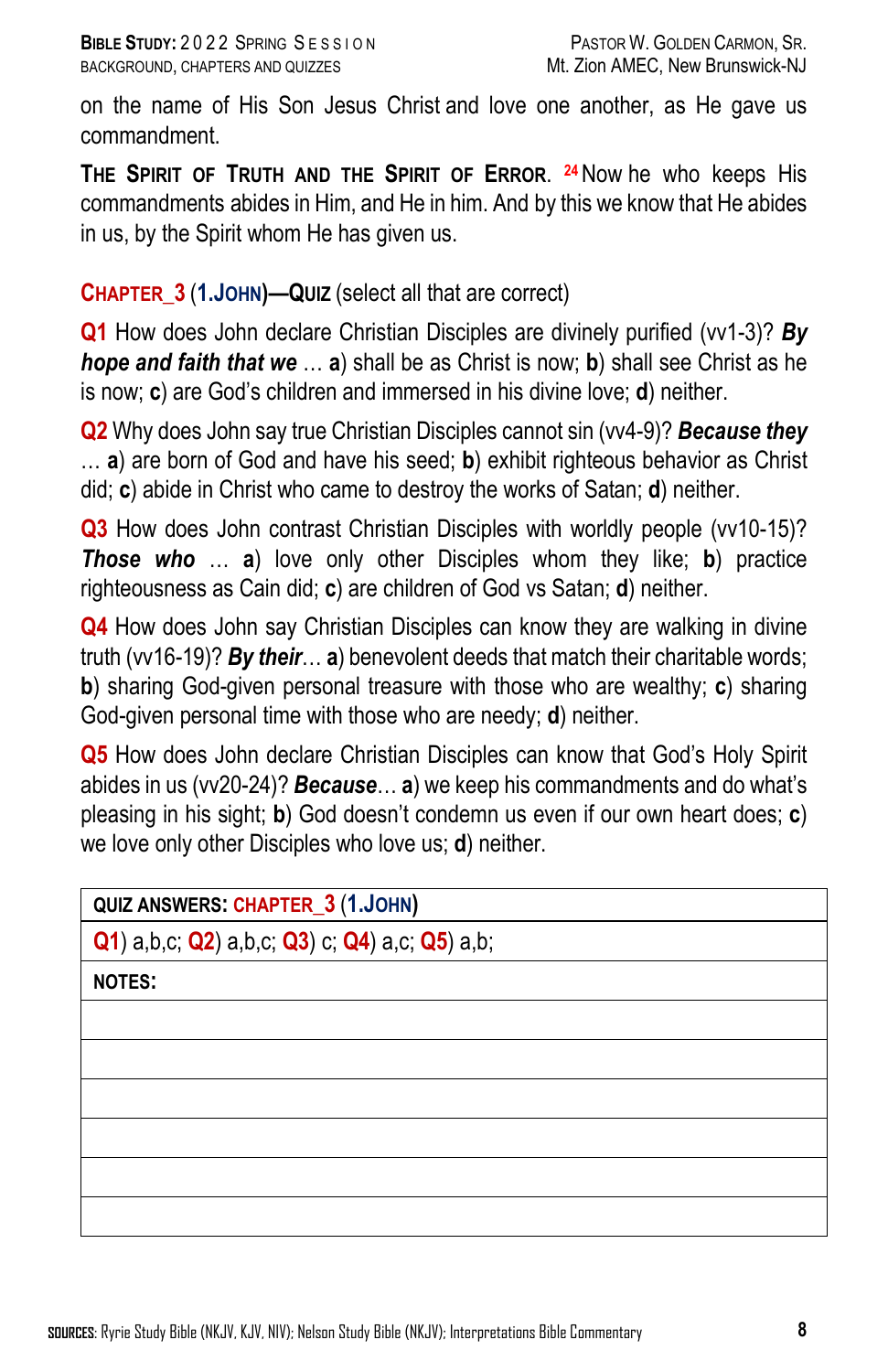**CHAPTER\_4** (**1.JOHN)**. **LOVE FOR GOD AND ONE ANOTHER**. **1**Beloved do not believe every spirit, but test the spirits, whether they are of God; because many false prophets have gone out into the world. **<sup>2</sup>**By this you know the Spirit of God: Every spirit that confesses that Jesus Christ has come in the flesh is of God, **<sup>3</sup>** and every spirit that does not confess that Jesus Christ has come in the flesh is not of God. And this is the spirit of the Antichrist, which you have heard was coming, and is now already in the world. **<sup>4</sup>**You are of God, little children, and have overcome them, because He who is in you is greater than he who is in the world. **<sup>5</sup>** They are of the world. Therefore, they speak as of the world, and the world hears them. **<sup>6</sup>**We are of God. He who knows God hears us; he who is not of God does not hear us. By this we know the spirit of truth and the spirit of error.

**KNOWING GOD THROUGH LOVE**. **7**Beloved, let us love one another, for love is of God; and everyone who loves is born of God and knows God. **<sup>8</sup>**He who does not love does not know God, for God is love. **<sup>9</sup>** In this the love of God was manifested toward us, that God has sent His only begotten Son into the world, that we might live through Him. **<sup>10</sup>** In this is love, not that we loved God, but that He loved us and sent His Son to be the propitiation for our sins. **<sup>11</sup>**Beloved, if God so loved us, we also ought to love one another.

**SEEING GOD THROUGH LOVE**. **12**No one has seen God at any time. If we love one another, God abides in us, and His love has been perfected in us. **<sup>13</sup>**By this we know that we abide in Him, and He in us, because He has given us of His Spirit. **<sup>14</sup>**And we have seen and testify that the Father has sent the Son as Savior of the world. **<sup>15</sup>**Whoever confesses that Jesus is the Son of God, God abides in him, and he in God. **<sup>16</sup>**And we have known and believed the love that God has for us. God is love, and he who abides in love abides in God, and God in him.

**THE CONSUMMATION OF LOVE**. **<sup>17</sup>** Love has been perfected among us in this: that we may have boldness in the day of judgment; because as He is, so are we in this world. **<sup>18</sup>** There is no fear in love; but perfect love casts out fear, because fear involves torment. But he who fears has not been made perfect in love. **<sup>19</sup>**We love Him because He first loved us.

**OBEDIENCE BY FAITH**. **<sup>20</sup>** If someone says, "*I love God*," and hates his brother, he is a liar; for he who does not love his brother whom he has seen, how can he love God whom he has not seen? **<sup>21</sup>**And this commandment we have from Him: that he who loves God must love his brother also.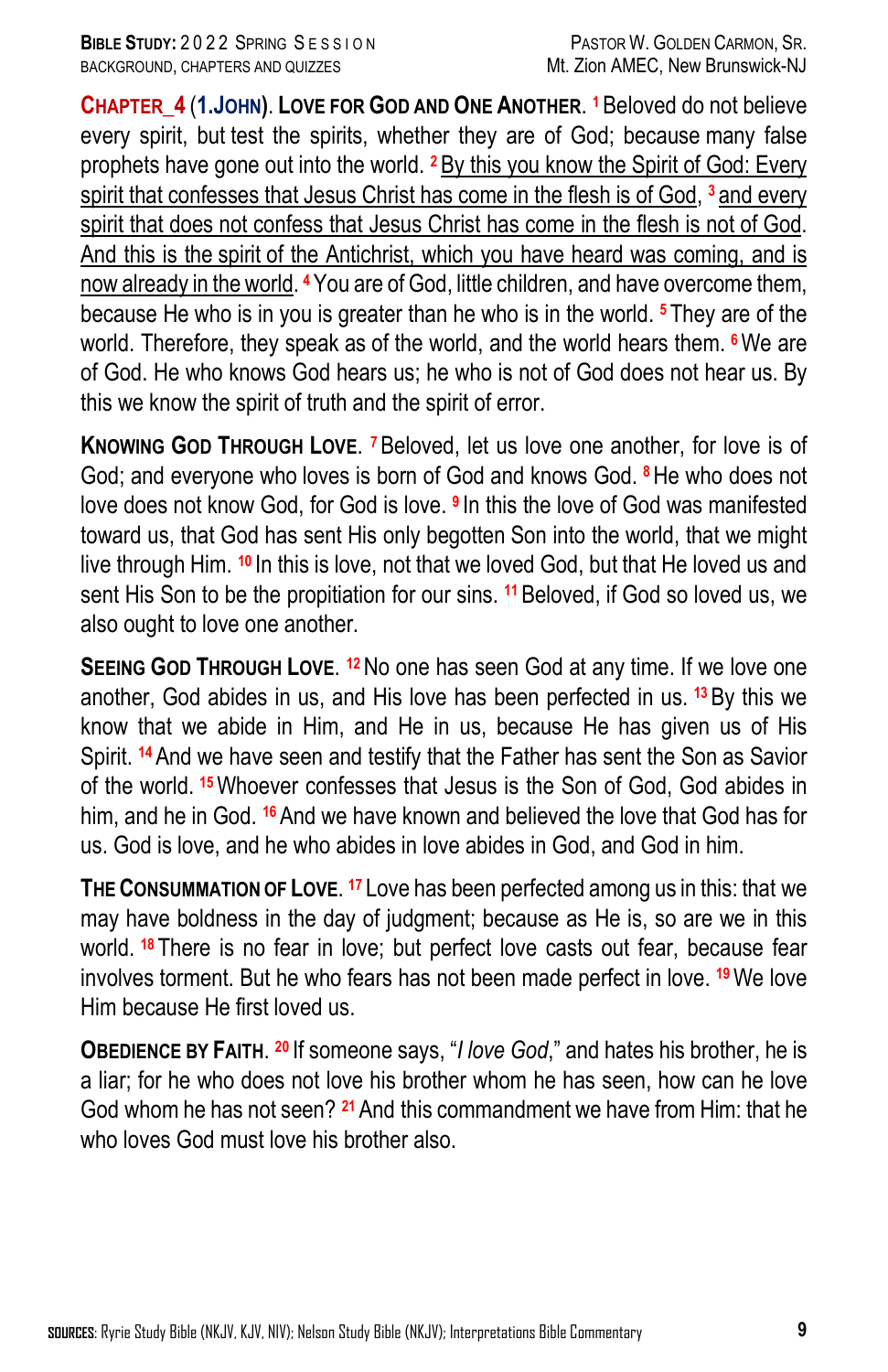**CHAPTER\_4** (**1.JOHN)—QUIZ** (select all that are correct)

**Q1** How does John say Christian Disciples can confirm if they are facing the spirit of Antichrist, i.e., false prophets like Gnostics (vv1-3)? *By*… **a**) fasting and praying; **b**) studying God's word; **c**) challenging them to confess that Christ came in the flesh as a person; **d**) neither.

**Q2** How does John say Christian Disciples can know the difference between the spirit of truth versus error (vv4-6)? *Because the*… **a**) spirit of truth speaks of worldly things; **b**) spirit of the error speaks of Godly things; **c**) spirit of truth is greater in us that spirit of error in the world; **d**) neither.

**Q3** How does John say Christian Disciples can know God really loves us (vv7- 11)? *Because*… **a**) we willingly share God's love with only those we like and have fun with; **b**) God-the Father sent God-the Son to save the world; **c**) we first loved God and he reciprocated; **d**) neither.

**Q4** How does John say Christian Disciples can know we abide in God and he in us (vv12-16)? *Because*… **a**) we believe and confess that Christ is the son of God; **b**) as we get old, God-the Father gives us the Holy Spirit; **c**) we saw God when we accepted Christ as our savior; **d**) neither.

**Q5** How does John say Christian Disciples can know God's love is perfected among us (vv17-21)? *When we learn*… **a**) to love others as God loves us; **b**) to avoid the torment of worldly fears; **c**) that we are God's image of Christ in this world; **d**) neither.

| QUIZ ANSWERS: CHAPTER_4 (1.JOHN)       |
|----------------------------------------|
| Q1) c; Q2) c; Q3) b; Q4) a; Q5) a,b,c; |
| <b>NOTES:</b>                          |
|                                        |
|                                        |
|                                        |
|                                        |
|                                        |
|                                        |
|                                        |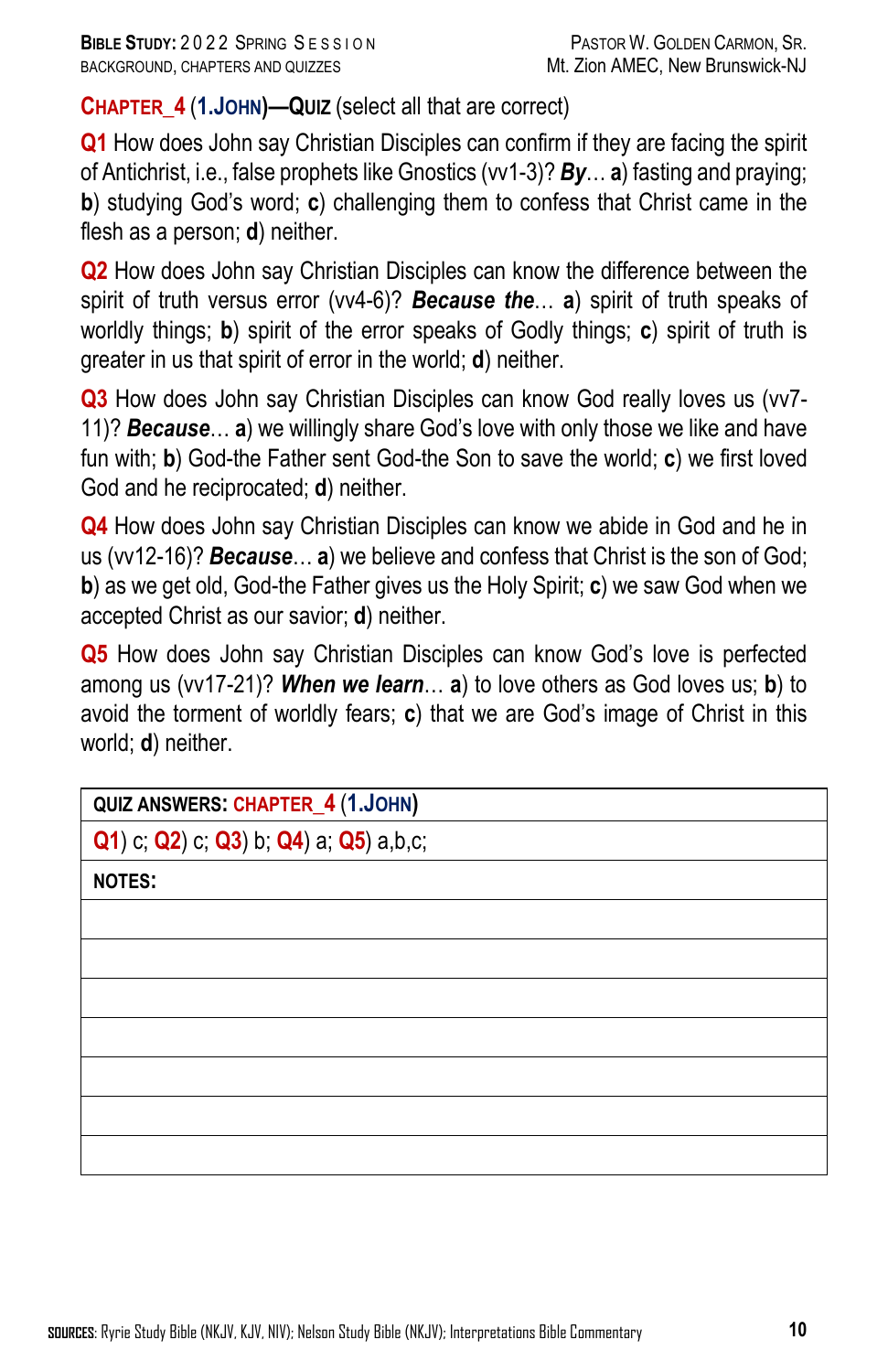**CHAPTER\_5** (**1.JOHN)**. **OBEDIENCE BY FAITH**. **1**Whoever believes that Jesus is the Christ is born of God, and everyone who loves Him who begot also loves him who is begotten of Him. **<sup>2</sup>**By this we know that we love the children of God, when we love God and keep His commandments. **<sup>3</sup>** For this is the love of God, that we keep His commandments. And His commandments are not burdensome. **<sup>4</sup>** For whatever is born of God overcomes the world. And this is the victory that has overcome the world—our faith. **5**Who is he who overcomes the world, but he who believes that Jesus is the Son of God?

**THE CERTAINTY OF GOD'S WITNESS**. **<sup>6</sup>** This is He who came by water and blood— Jesus Christ—not only by water, but by water and blood. And it is the Spirit who bears witness, because the Spirit is truth. **<sup>7</sup>** For there are three that bear witness in heaven: the Father, the Word, and the Holy Spirit; and these three are one. **<sup>8</sup>**And there are three that bear witness on earth—the Spirit, the water, and the blood; and these three agree as one. **<sup>9</sup>** If we receive the witness of men, the witness of God is greater; for this is the witness of God which He has testified of His Son. **<sup>10</sup>**He who believes in the Son of God has the witness in himself; he who does not believe God has made Him a liar, because he has not believed the testimony that God has given of His Son. **<sup>11</sup>** And this is the testimony: that God has given us eternal life, and this life is in His Son. **<sup>12</sup>**He who has the Son has life; he who does not have the Son of God does not have life. **<sup>13</sup>** These things I have written to you who believe in the name of the Son of God, that you may know that you have eternal life, and that you may continue to believe in the name of the Son of God.

**CONFIDENCE AND COMPASSION IN PRAYER**. **14**Now this is the confidence that we have in Him, that if we ask anything according to His will, He hears us. **<sup>15</sup>**And if we know that He hears us, whatever we ask, we know that we have the petitions that we have asked of Him. **<sup>16</sup>** If anyone sees his brother sinning a sin which does not lead to death, he will ask, and He will give him life for those who commit sin not leading to death. There is sin leading to death. I do not say that he should pray about that. **<sup>17</sup>**All unrighteousness is sin, and there is sin not leading to death.

**KNOWING THE TRUTH—REJECTING THE FALSE**. **18**We know that whoever is born of God does not sin; but he who has been born of God keeps himself, and the wicked one does not touch him. **19**We know that we are of God, and the whole world lies under the sway of the wicked one. **20**And we know that the Son of God has come and has given us an understanding, that we may know Him who is true; and we are in Him who is true, in His Son Jesus Christ. This is the true God and eternal life. **<sup>21</sup>** Little children, keep yourselves from idols. Amen.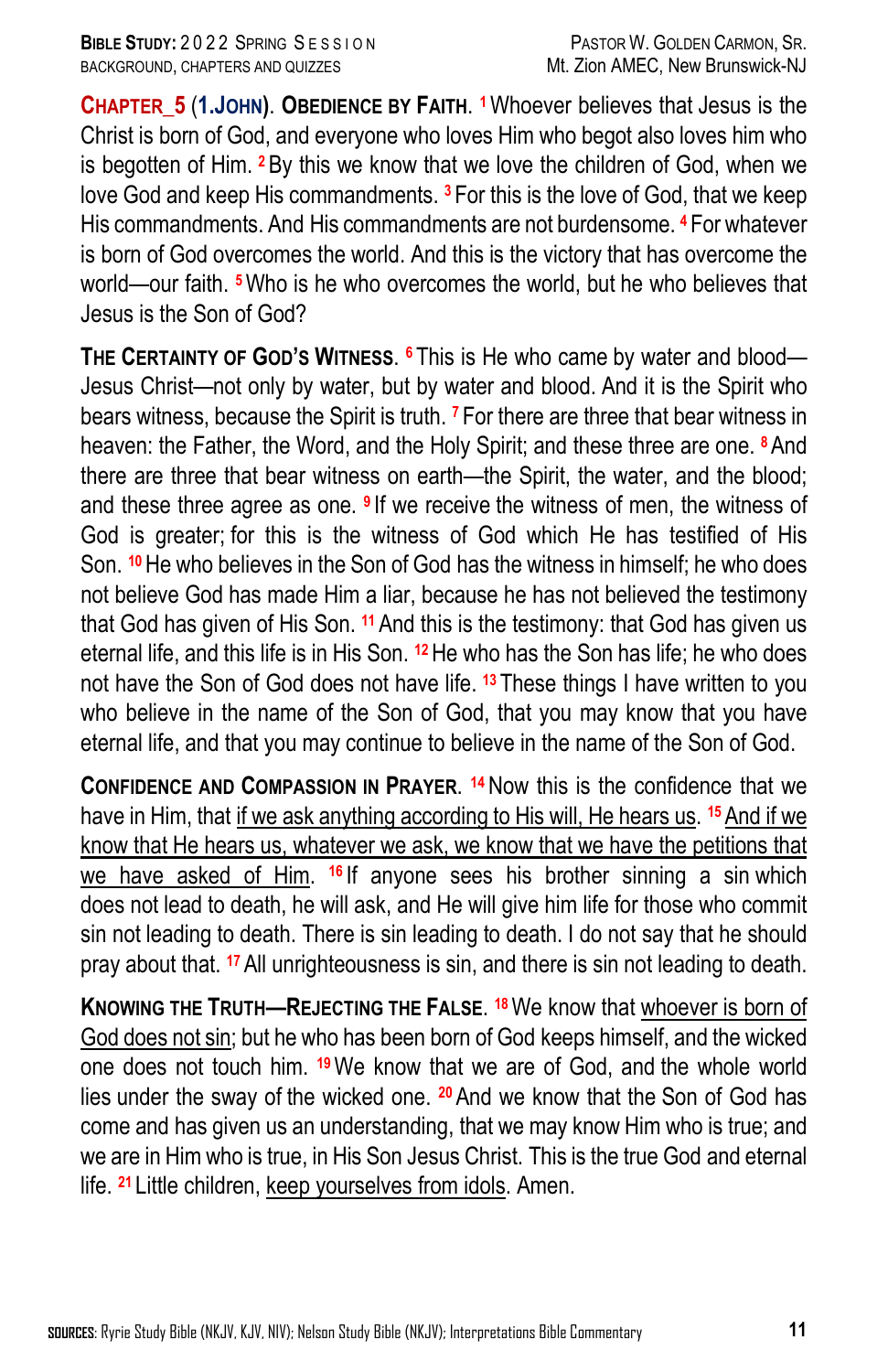**CHAPTER\_5** (**1.JOHN)— QUIZ** (select all that are correct)

**Q1** How does John say Christian Disciples can know if we love God's children (vv1-3)? *If we*… **a**) believe that God's commandments are hard to keep; **b**) love God enough to keep his commandments; **c**) are born of God through belief in Christ; **d**) neither.

**Q2** How does John say Christian Disciples overcome the world system (vv4-5)? *If we*… **a**) are born of God; **b**) believe that Jesus is God's son; **c**) have faith in God's promises; **d**) neither.

**Q3** What does John declare bears witness on earth to Christ's coming (vv6-8)? **a**) the water of Christ's birth; **b**) the blood of Christ's birth; **c**) the Spirit of truth who initiated Christ's birth; **d**) neither.

**Q4** What does John declare bears witness in heaven to Christ's coming (vv6-8)? **a**) the Father; **b**) the Word; **c**) the Holy Spirit; **d**) neither.

**Q5** Why does John declare the requirement of "*tri-fold agreement*" on earth to Christ's coming (vv9-13)? *Because eternal life requires*… **a**) belief in Jesus' name; **b**) God's witness; **c**) requires human witnesses; **d**) neither.

**Q6** What assurance does John offer about the prayers of God's people (vv14-15)? *If we ask according to God's divine will, he hears*… **a**) but may not answer based on our sins; **b**) but may say no based on our attitude; **c**) and always answers regardless of our situation; **d**) neither.

**Q7** How does John say we should treat other Christian Disciples who have a pattern of disobedient behavior (vv16-21)? *We should*… **a**) condemn and avoid them for being satanically influenced; **b**) scare them with the fear of death; **c**) encourage them to ask God for forgiveness; **d**) challenge them to trust in idols; **e**) neither.

#### **QUIZ ANSWERS: CHAPTER\_5** (**1.JOHN)**

**Q1**) b,c; **Q2**) a,b,c; **Q3**) a,b.c; **Q4**) a,b,c; **Q5**) a,b,c; **Q6**) c; **Q7**) e;

**NOTES:**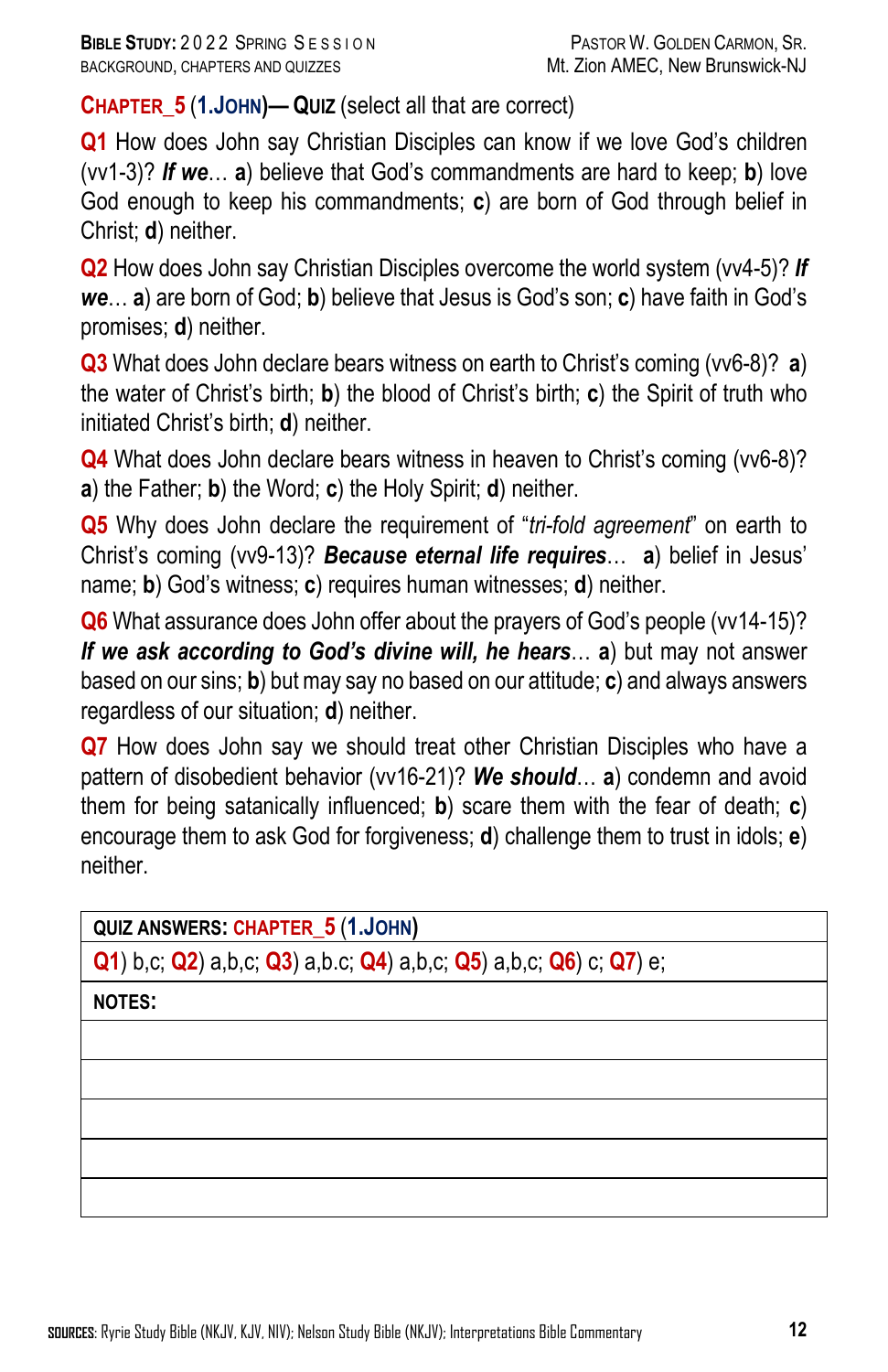**BACKGROUND** (**2.JOHN**). *AUTHOR*: John, the Apostle…*DATE WRITTEN*: 90 AD (see background above). Some theologians believe that the "*elect lady*" is John's figurative way of designating a particular church, i.e., the "*elect sister*" reference in v13, they believe means a different church. Others believe that John addressed this letter to an individual Christian and her family, i.e., the "*elect sister*" reference then would refer to the natural-born sister of the "*elect lady*".

**CHAPTER\_1 (2.JOHN). Greeting the Elect Lady. 1** The Elder, to the elect lady and her children, whom I love in truth, and not only I, but also all those who have known the truth, **<sup>2</sup>** because of the truth which abides in us and will be with us forever. **3**Grace, mercy, and peace will be with you from God the Father and from the Lord Jesus Christ, the Son of the Father, in truth and love.

**Walk in Christ's Commandments**. **<sup>4</sup>** I rejoiced greatly that I have found some of your children walking in truth, as we received commandment from the Father. **<sup>5</sup>**And now I plead with you, lady, not as though I wrote a new commandment to you, but that which we have had from the beginning—that we love one another. **<sup>6</sup>** This is love, that we walk according to His commandments. This is the commandment, that as you have heard from the beginning, you should walk in it.

**Beware of Antichrist Deceivers**. **<sup>7</sup>** For many deceivers have gone out into the world who do not confess Jesus Christ as coming in the flesh. This is a deceiver and an antichrist. **<sup>8</sup>** Look to yourselves, that we do not lose those things we worked for, but that we may receive a full reward. **<sup>9</sup>**Whoever transgresses and does not abide in the doctrine of Christ does not have God. He who abides in the doctrine of Christ has both the Father and the Son. **<sup>10</sup>** If anyone comes to you and does not bring this doctrine, do not receive him into your house nor greet him; **<sup>11</sup>** for he who greets him shares in his evil deeds.

**John's Farewell Greeting**. **12**Having many things to write to you, I did not wish to do so with paper and ink; but I hope to come to you and speak face to face, that our joy may be full. **<sup>13</sup>** The children of your elect sister greet you. Amen.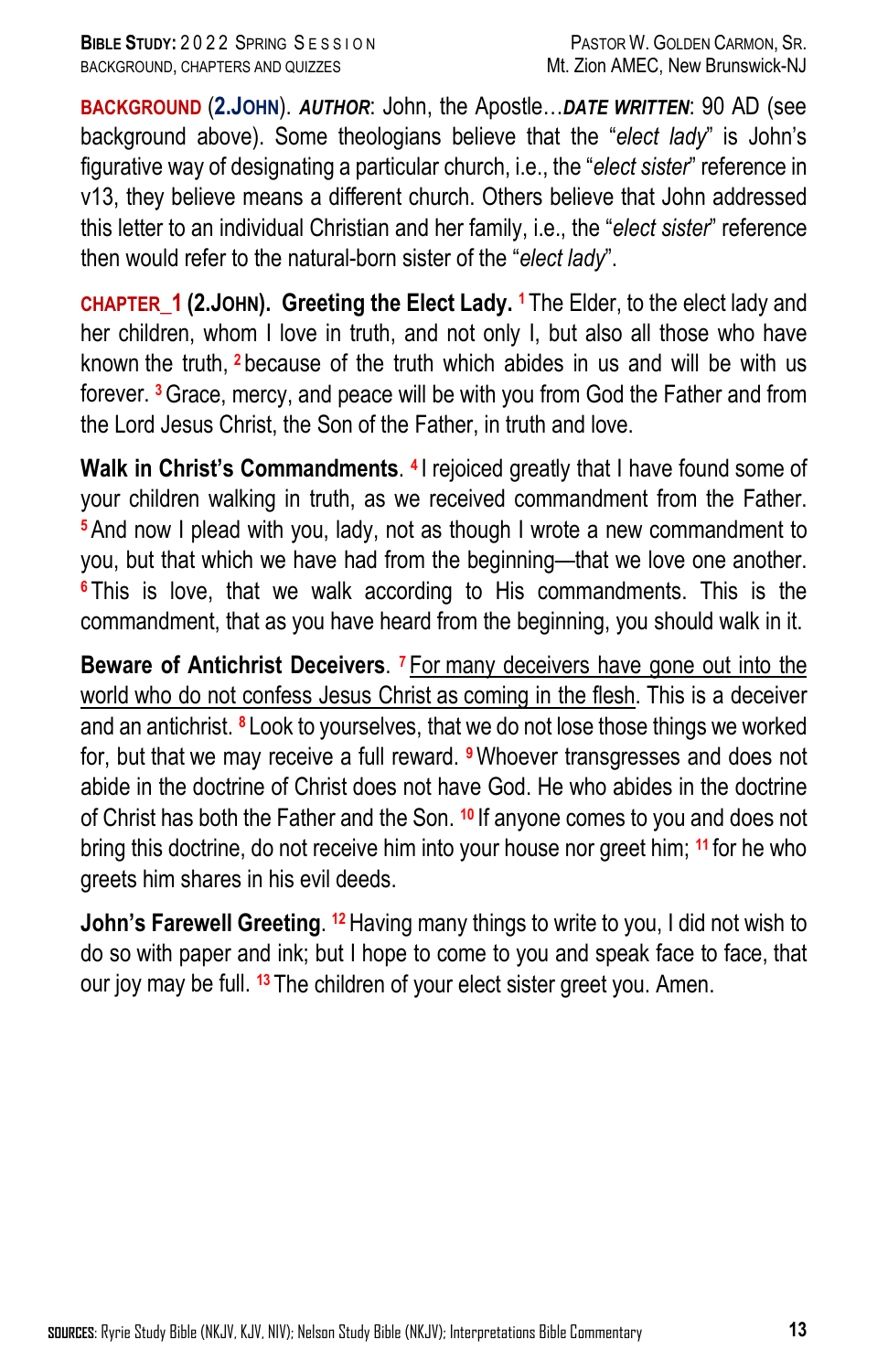**BACKGROUND + CHAPTER\_1** (**2.JOHN)— QUIZ** (select all that are correct)

**Q1** Why does John say the "*elect lady*" and her children are loved by him and so many others? (vv1-3) *Because of*… **a**) God-the Father's &the Son's grace, mercy, and peace that abides with them; **b**) God-the Father's &the Son's truth that abides in them; **c**) God-the Father's &the Son's truth that abides with John and other disciples; **d**) neither.

**Q2** For what Christian trait/habit does John plead with this elect lady? (vv4-5) *That they*… **a**) be real with other Christian Disciples; **b**) be friends with other Christian Disciples; **c**) love other Christian Disciples; **d**) neither.

**Q3** What definition does John give the elect lady for true Godly love? (v6) *To habitually*… **a**) look-out for themselves and walk according to the "*school of hard knocks'*" rules; **b**) look-out for their BFF's and walk according to their family's rules; **c**) look-out for each other and walk according to God's rules; **d**) neither.

**Q4** How does John reveal that the elect lady can recognize an "anti-Christ" spirit in others? (v7) *They are deceivers who refuse to*… **a**) think that Christ has come in the flesh; **b**) believe Christ has come in the flesh; **c**) confess that Christ has come in the flesh; **d**) neither.

**Q5** How does John declare that the elect lady and her children can lose their Godly rewards (i.e., after all their earthly Christian labors, lose their heavenly rewards)? (vv1-3) *By habitually refusing to*… **a**) support those with an anti-Christ spirit; **b**) live-by Christian principles; **c**) keep God's commandments; **d**) neither.

**Q6** To whom is John-the Elder likely referring when he says "*to the elect lady*"? (vv1-11)… **a**) a particular Christian woman; **b**) a particular Christian church; **c**) a particular Christian disciple who served with him and the other disciples during Jesus' 3-year earthly ministry; **d**) neither.

**Q1**) xx; **Q2**) xx; **Q3**) xx; **Q4**) xx; **Q5**) xx; **Q6**) xx;

**NOTES:**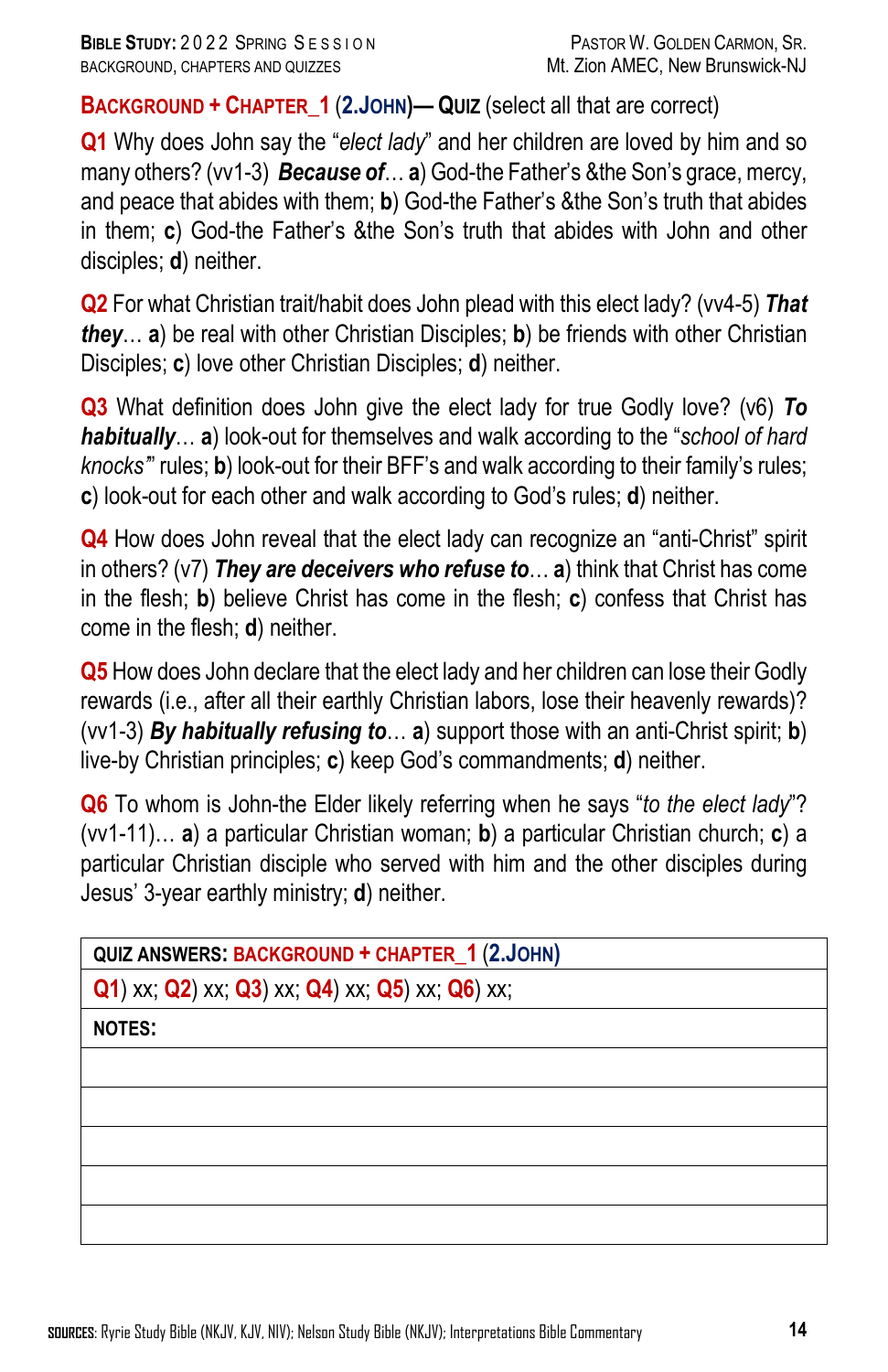**BACKGROUND** (**3.JOHN**). *AUTHOR*: John, the Apostle…*DATE WRITTEN*: 90 AD (see background above). This is John's very personal letter to his close friend and mentee, **Gaius**. Theologians believe that **Demetrius**, who was likely a "*travelling teacher*," delivered this letter to Gaius for John. This letter focused on the ecclesiastical (or Christian Clergy) nature and support of "*traveling teachers*!" Gaius had shown them hospitality. However, **Diotrephes**—a self-assertive Church leader, had refused to receive them. As an Elder, John exhibits his apostolic authority in rebuking Diotrephes, and praising Gaius.

**CHAPTER (3.JOHN). Greeting to Gaius**. **<sup>1</sup>** The Elder, to the beloved Gaius, whom I love in truth. **2**Beloved, I pray that you may prosper in all things and be in health, just as your soul prospers. **<sup>3</sup>** For I rejoiced greatly when brethren came and testified of the truth that is in you, just as you walk in the truth. **<sup>4</sup>** I have no greater joy than to hear that my children walk in truth.

**Gaius Commended for Generosity. <sup>5</sup>**Beloved, you do faithfully whatever you do for the brethren and for strangers, **<sup>6</sup>**who have borne witness of your love before the church. If you send them forward on their journey in a manner worthy of God, you will do well, **<sup>7</sup>** because they went forth for His name's sake, taking nothing from the Gentiles. **<sup>8</sup>**We therefore ought to receive such, that we may become fellow workers for the truth.

**Diotrephes and Demetrius**. **<sup>9</sup>** I wrote to the church, but Diotrephes, who loves to have the preeminence among them, does not receive us. **<sup>10</sup>** Therefore, if I come, I will call to mind his deeds which he does, prating against us with malicious words. And not content with that, he himself does not receive the brethren, and forbids those who wish to, putting them out of the church. **<sup>11</sup>**Beloved do not imitate what is evil, but what is good. He who does good is of God, but he who does evil has not seen God. **12**Demetrius has a good testimony from all, and from the truth itself. And we also bear witness, and you know that our testimony is true.

**Farewell Greeting. <sup>13</sup>** I had many things to write, but I do not wish to write to you with pen and ink; <sup>14</sup> but I hope to see you shortly, and we shall speak face to face. Peace to you. Our friends greet you. Greet the friends by name.